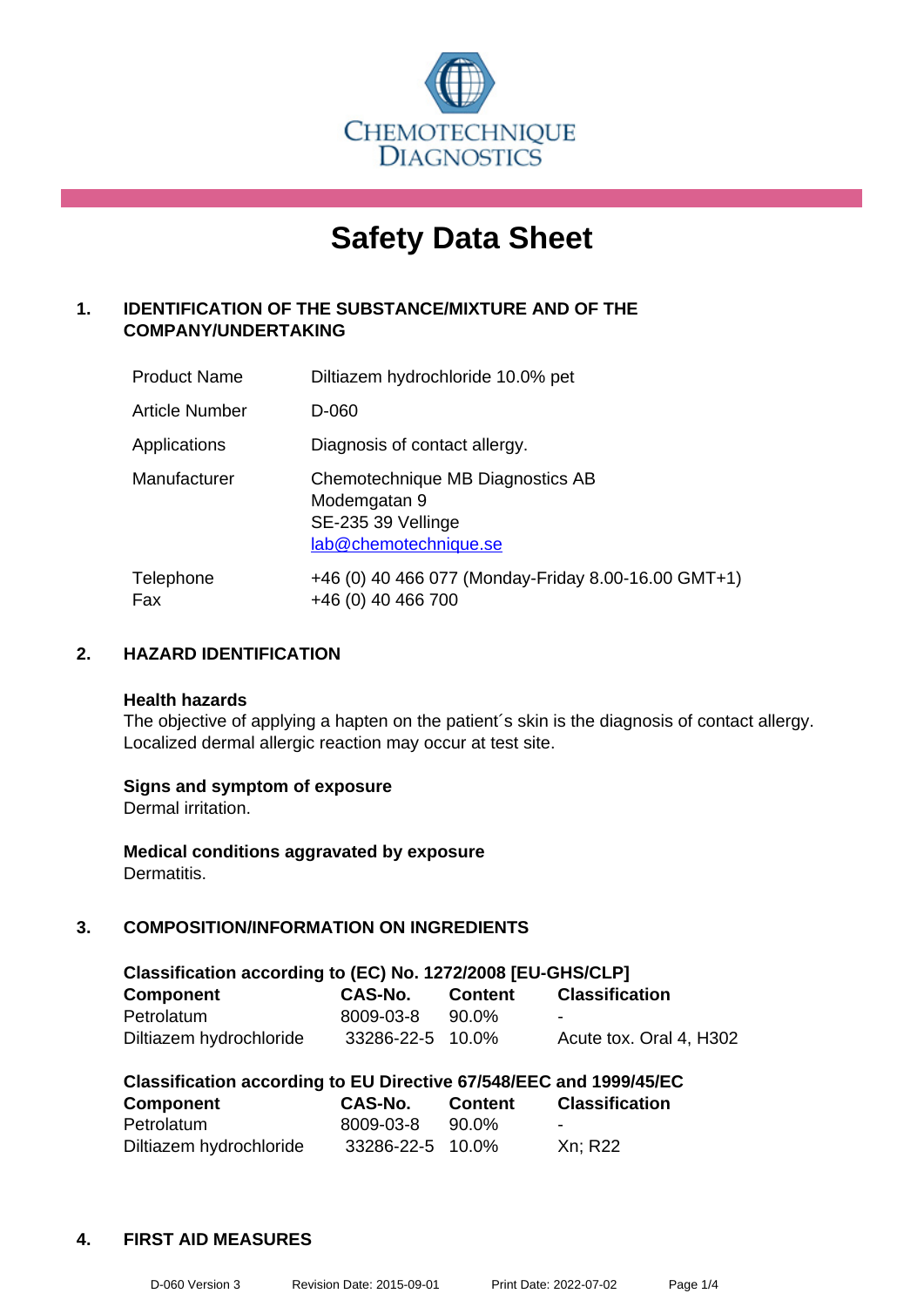#### **Emergency and first aid procedures**

Obtain medical attention.

# **5. FIRE-FIGHTING MEASURES\***

## **Suitable extinguish media**

CO2, powder or water spray. Fight larger fires with water spray or alcohol resistant foam.

## **For safety reasons unsuitable extinguishing agents** Water with full jet.

**Special protective equipment for fire-fighters** Wear self-contained respiratory protective device. Wear fully protective suit.

\*Data is shown for petrolatum only

# **6. ACCIDENTAL RELEASES MEASURES**

**Steps to be taken if material is released or spilled** Contain and place in a closed container.

# **7. HANDLING AND STORAGE**

**Precautions to be taken in handling and storage** Store dark at 5-8°C. Avoid extended exposure to light. FOR EXTERNAL USE ONLY.

# **8. EXPOSURE CONTROLS/PERSONAL PROTECTION**

**Respiratory protection** Not required.

**Ventilation** Local exhaust.

**Protective gloves** Disposal gloves.

## **Eye protection**

Not required with normal use.

## **Work/Hygienic practices**

Wash hands after each use.

# **9. PHYSICAL AND CHEMICAL PROPERTIES**

Appearance Ivory White Semi-solid Odour **Odourless** 

Melting point\* 50-55° C Flash point\* >100°C

Boiling point\* No data available Self ignition\* Product does not self ignite.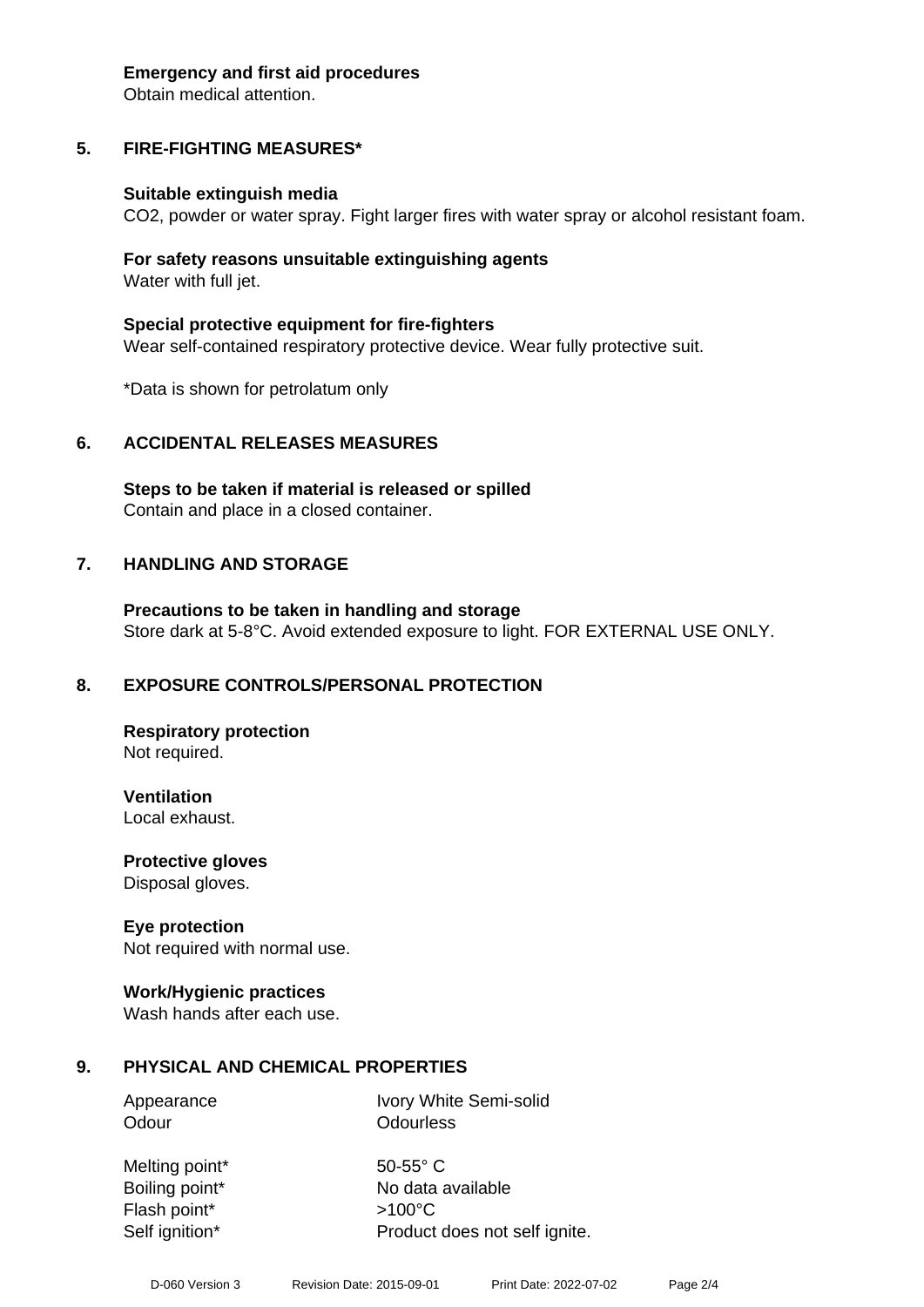Density\* No data available. Solubility in/Miscibility with Water\*

Danger of explosion\* Product does not present an explosion hazard. Insoluble

\*Data is shown for petrolatum only

## **10. STABILITY AND REACTIVITY**

#### **Incompability**

May react with strong oxidizing agents.

## **Stability**

Stable at recommended storage conditions.

## **Hazardous byproducts**

Combustion may generate CO, CO2 and other oxides.

# **Hazardous polymerization**

Will not occur.

## **11. TOXICOLOGICAL INFORMATION**

No data available.

## **12. ECOLOGICAL INFORMATION**

No data available.

## **13. DISPOSAL CONSIDERATIONS**

**Waste disposal method** Comply with federal, state/provincial and local regulation.

## **14. TRANSPORT INFORMATION**

Not dangerous goods.

## **15. REGULATORY INFORMATION**

The classification is according to the latest editions of the EU lists, and extended by company and literature data.

## **16. OTHER INFORMATION**

## **Text of H-statements and R-phrases mentioned in Section 3**

| Acute tox. Oral 4 | Acute toxicity, Oral (Category 4) |
|-------------------|-----------------------------------|
| H <sub>302</sub>  | Harmful if swallowed              |
| Xn                | Harmful                           |
| R <sub>22</sub>   | Harmful if swallowed              |
|                   |                                   |